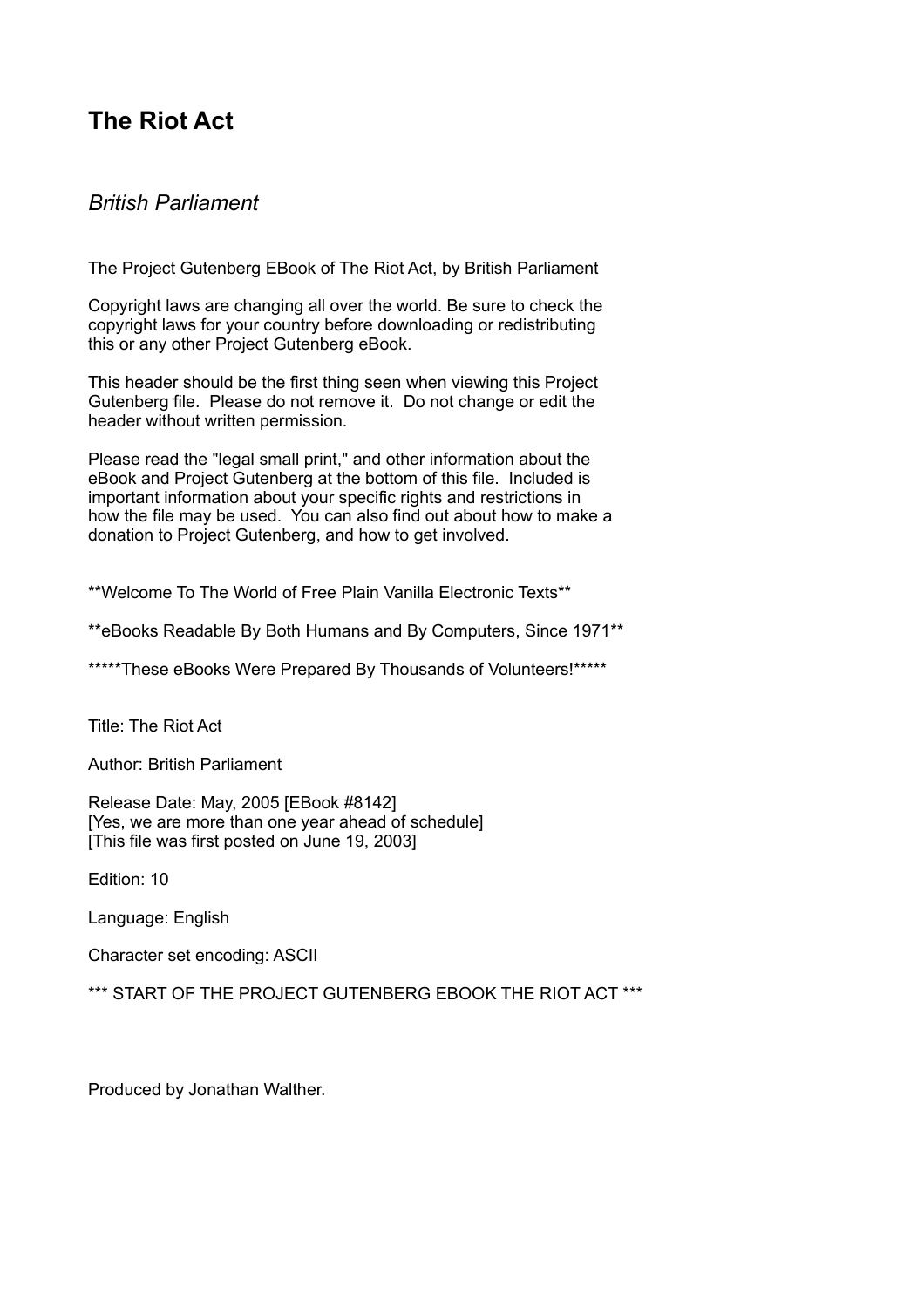Full text of the Riot Act (c. 1714 - 1715)

Typed in this February 8, 2002 by Jonathan Walther. The source was cap V, volume XIII, pages 142-146 of the ``Statutes At Large'' series, printed in the year 1764. Also indexed as ``Anno primo GEORGEII I. Stat. 2. C. 5.'' Many sources on the Internet claim the Riot Act was passed in 1715; according to Statutes At Large it was passed in 1714. The confusion may be caused by the fact that the Act took effect in August of 1715. This is, of course, the famous Riot Act that gave rise to the expression "Read them the Riot Act!". CAP. V.

An act for preventing tumults and riotous assemblies, and for the more speedy and effectual punishing the rioters. I.

Whereas of late many rebellious riots and tumults have been in divers parts of this kingdom, to the disturbance of the publick peace, and the endangering of his Majesty's person and government, and the same are yet continued and fomented by persons disaffected to his Majesty, presuming so to do, for that the punishments provided by the laws now in being are not adequate to such heinous offences; and by such rioters his Majesty and his administration have been most maliciously and falsly traduced, with an intent to raise divisions, and to alienate the affections of the people from his Majesty therefore for the preventing and suppressing of such riots and tumults, and for the more speedy and effectual punishing the offenders therein; be it enacted by the King's most excellent majesty, by and with the advice and consent of the lords spiritual and temporal and of the commons, in this present parliament assembled, and by the authority of the same, That if any persons to the number of twelve or more, being unlawfully, riotously, and tumultuously assembled together, to the disturbance of the publick peace, at any time after the last day of July in the year of our Lord one thousand seven hundred and fifteen, and being required or commanded by any one or more justice or justices of the peace, or by the sheriff of the county, or his undersheriff, or by the mayor, bailiff or bailiffs, or other head-officer, or justice of the peace of any city or town corporate, where such assembly shall be, by proclamation to be made in the King's name, in the form herin after directed, to disperse themselves, and peaceably to depart to their habitations, or to their lawful business, shall, to the number of twelve or more (notwithstanding such proclamation made) unlawfully, riotously, and tumultuously remain or continue together by the space of one hour after such command or request made by proclamation, that then such continuing together to the number of twelve or more, after such command or request made by proclamation, shall be adjudged felony without benefit of clergy, and the offenders therein shall be adjudged felons, and shall suffer death as in a case of felony without benefit of clergy. II.

And be it further enacted by the authority aforesaid, That the order and form of the proclamation that shall be made by the authority of this act, shall be as hereafter followeth (that is to say) the justice of the peace, or other person authorized by this act to make the said proclamation shall, among the said rioters, or as near to them as he can safely come, with a loud voice command, or cause to be commanded silence to be, while proclamation is making, and after that, shall openly and with loud voice make or cause to be made proclamation in these words, or like in effect:

Our sovereign Lord the King chargeth and commandeth all persons, being assembled, immediately to disperse themselves, and peaceably to depart to their habitations, or to their lawful business, upon the pains contained in the act made in the first year of King George, for preventing tumults and riotous assemblies. God save the King.

And every such justice and justices of the peace, sheriff, under-sheriff, mayor, bailiff, and other head-officer aforesaid, within the limits of their respective jurisdictions, are hereby authorized, impowered and required, on notice or knowledge of any such unlawful, riotous and tumultuous assembly, to resort to the place where such unlawful, riotous, and tumultuous assemblies shall be, of persons to the number of twelve or more, and there to make or cause to be made proclamation in manner aforesaid.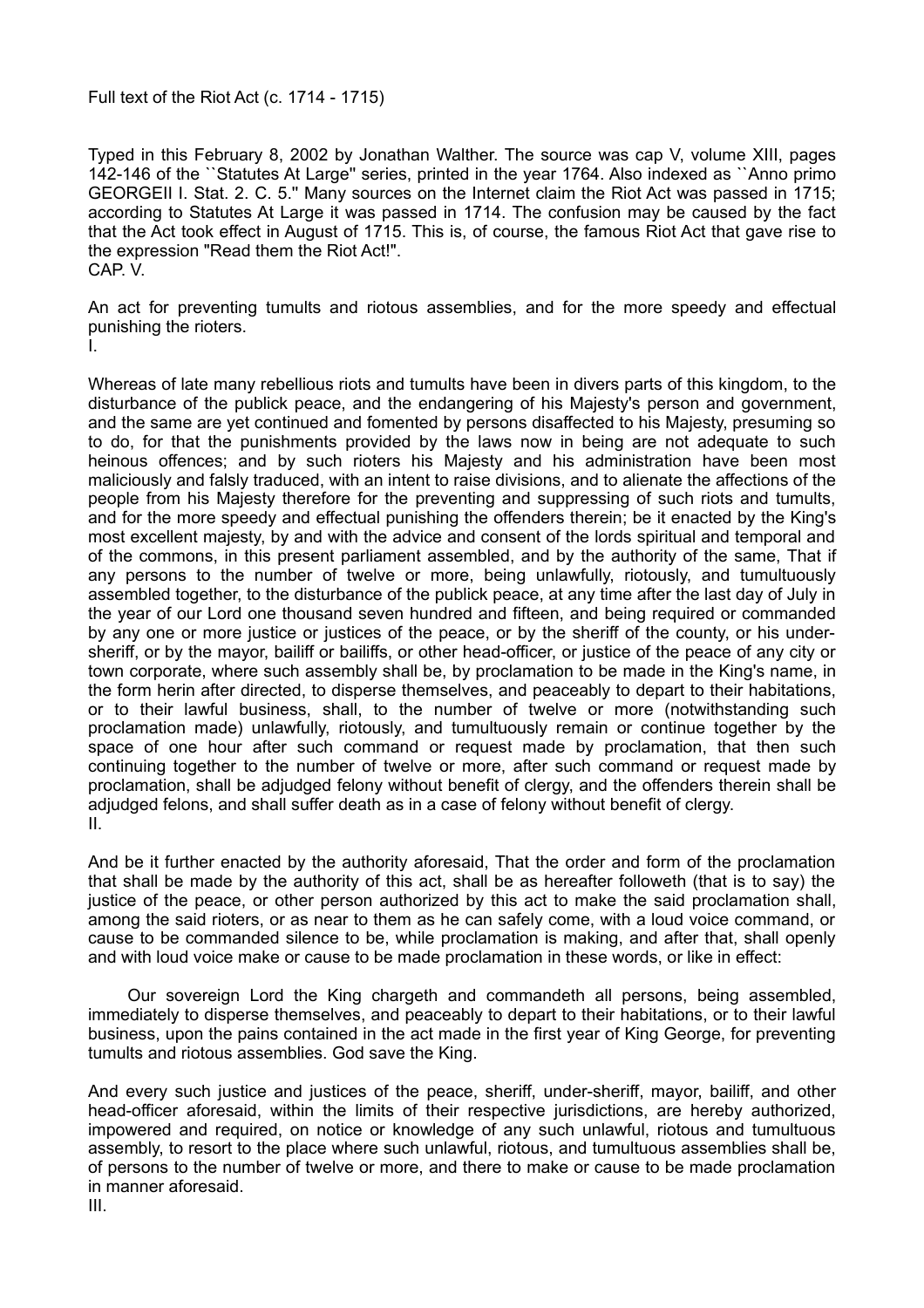And be it further enacted by the authority aforesaid, That if such persons so unlawfully, riotously, and tumultuously assembled, or twelve or more of them, after proclamation made in manner aforesaid, shall continue together and not disperse themselves within one hour, That then it shall and may be lawful to and for every justice of the peace, sheriff, or under-sheriff of the county where such assembly shall be, and also to and for every high or petty constable, and other peace-officer within such county, and also to and for every mayor, justice of the peace, sheriff, bailiff, and other head-officer, high or petty constable, and other peace-officer of any city or town corporate where such assembly shall be, and to and for such other person and persons as shall be commanded to be assisting unto any such justice of the peace, sheriff or under-sheriff, mayor, bailiff, or other head-officer aforesaid (who are hereby authorized and impowered to command all his Majesty's subjects of age and ability to be assisting to them therein) to seize and apprehend, and they are hereby required to seize and apprehend such persons so unlawfully, riotously and tumultuously continuing together after proclamation made, as aforesaid, and forthwith to carry the persons so apprehended before one or more of his Majesty's justices of the peace of the county or place where such persons shall be so apprehended, in order to their being proceeded against for such their offences according to law; and that if the persons so unlawfully, riotously and tumultuously assembled, or any of them, shall happen to be killed, maimed or hurt, in the dispersing, seizing or apprehending, or endeavouring to disperse, seize or apprehend them, that then every such justice of the peace, sheriff, under-sheriff, mayor, bailiff, head-officer, high or petty constable, or other peace-officer, and all and singular persons, being aiding and assisting to them, or any of them, shall be free, discharged and indemnified, as well against the King's Majesty, his heirs and successors, as against all and every other person and persons, of, for, or concerning the killing, maiming, or hurting of any such person or persons so unlawfully, riotously and tumultuously assembled, that shall happen to be so killed, maimed or hurt, as aforesaid. IV.

And be it further enacted by the authority aforesaid, That if any persons unlawfully, riotously and tumultuously assembled together, to the disturbance of the publick peace, shall unlawfully, and with force demolish or pull down, or begin to demolish or pull down any church or chapel, or any building for religious worship certified and registred according to the statute made in the first year of the reign of the late King William and Queen Mary, intituled, An act for exempting their Majesty's protestant subjects dissenting from the church of England from the penalties of certain laws, or any dwelling-house, barn, stable, or other out-house, that then every such demolishing, or pulling down, or beginning to demolish, or pull down, shall be adjudged felony without benefit of clergy, and the offenders therein shall be adjudged felons, and shall suffer death as in case of felony, without benefit of clergy.

V.

Provided always, and be it further enacted by the authority aforesaid, That if any person or persons do, or shall, with force and arms, wilfully and knowingly oppose, obstruct, or in any manner wilfully and knowingly lett, hinder, or hurt any person or persons that shall begin to proclaim, or go to proclaim according to the proclamation hereby directed to be made, whereby such proclamation shall not be made, that then every such apposing, obstructing, letting, hindering or hurting such person or persons, so beginning or going to make such proclamation, as aforesaid, shall be adjudged felony without benefit of clergy, and the offenders therein shall be adjudged felons, and shall suffer death as in case of felony, without benefit of clergy; and that also every such person or persons so being unlawfully, riotously and tumultuously assembled, to the number of twelve, as aforesaid, or more, to whom proclamation should or ought to have been made if the same had not been hindred, as aforesaid, shall likewise, in case they or any of them, to the number of twelve or more, shall continue together, and not disperse themselves within one hour after such lett or hindrance so made, having knowledge of such lett or hindrance so made, shall be adjudged felons, and shall suffer death as in case of felony, without benefit of clergy. VI.

And be it further enacted by the authority aforesaid, That if after the said last day of July one thousand seven hundred and fifteen, any such church or chapel, or any such building for religious worship, or any such dwelling-house, barn, stable, or other out-house, shall be demolished or pulled down wholly, or in part, by any persons so unlawfully, riotously and tumultuously assembled,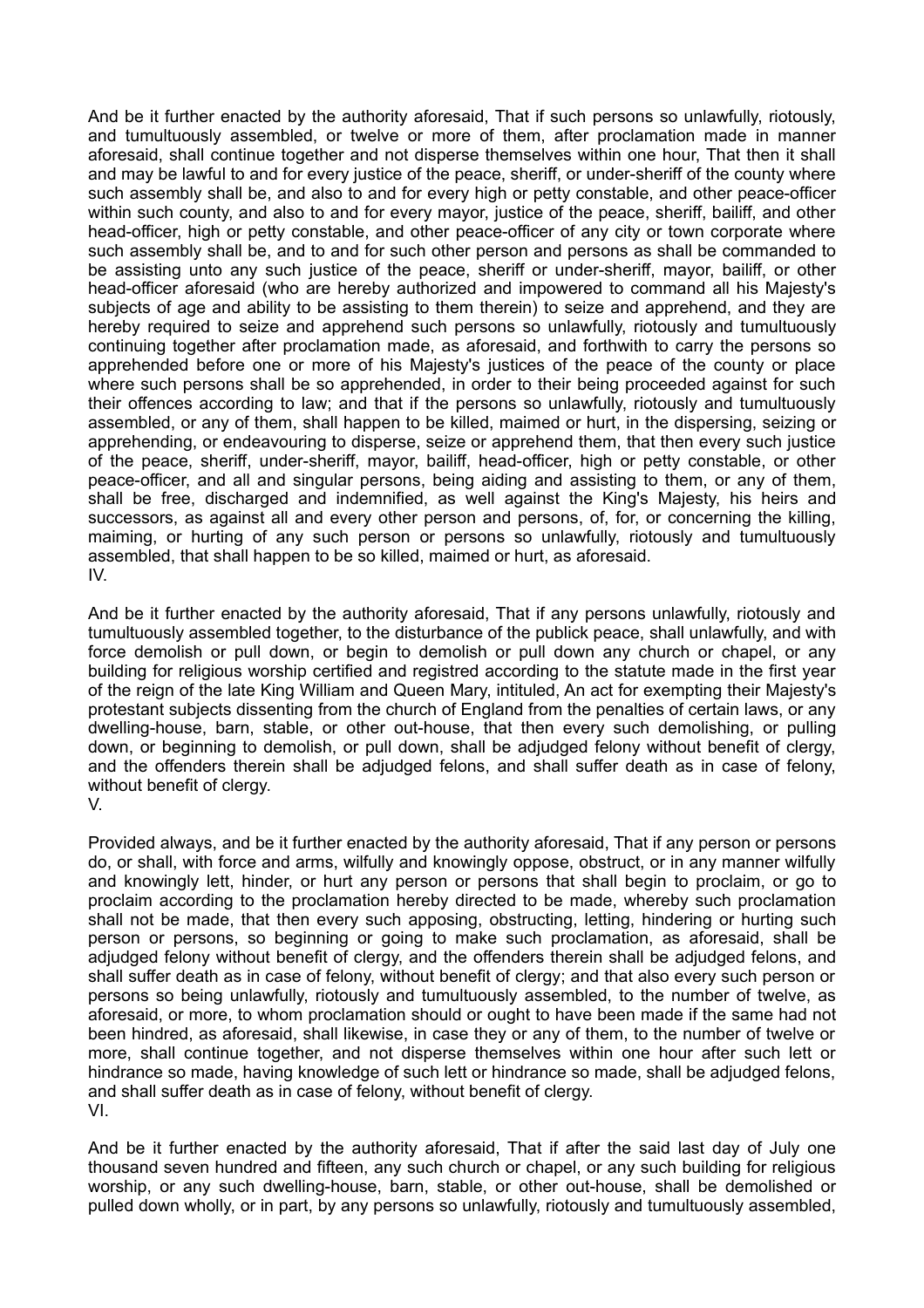that then, in case such church, chapel, building for religious worship, dwelling-house, barn, stable, or out-house, shall be out of any city or town, that is either a county of itself, or is not within any hundred, that then the inhabitants of the hundred in which such damage shall be done, shall be liable to yield damages to the person or persons injured and damnified by such demolishing or pulling down wholly or in part; and such damages shall and may be recovered by action to be brought in any of his Majesty's courts of record at Westminster, (wherein no effoin, protection or wager of law, or any imparlance shall be allowed) by the person or persons damnified thereby, against any two or more of the inhabitants of such hundred, such action for damages to any church or chapel to be brought in the name of the rector, vicar or curate of such church or chapel that shall be so damnified, in trust for applying the damages to be recovered in rebuilding or repairing such church or chapel; and that judgment being given for the plaintiff or plaintiffs in such action, the damages so to be recovered shall, at the request of such plaintiff or plaintiffs, his or their executors or administrators, be raised and levied on the inhabitants of such hundred, and paid to such plaintiff or plaintiffs, in such manner and form, and by such ways and means, as are provided by the statute made in the seven and twentieth year of the reign of Queen Elizabeth, for reimbursing the person or persons on whom any money recovered against any hundred by any party robbed, shall be levied: and in case any such church, chapel, building for religious worship, dwelling-house, barn, stable, or out-house so damnified, shall be in any city or town that is either a county of itself, or is not within any hundred, that then such damages shall and may be recovered by action to be brought in manner aforesaid (where no effoin, protection or wager of law, or any imparlance shall be allowed) against two or more inhabitants of such city or town; and judgment being given for the plaintiff or plaintiffs in such action, the damages so to be recovered shall, at the request of such plaintiff or plaintiffs, his or their executors or administrators, made to the justices of the peace of such city or town at any quarter-sessions to be holden for the said city or town, be raised and levied on the inhabitants of such city or town, and paid to such plaintiff or plaintiffs, in such manner and form, and by such ways and means, as are provided by the said statute made in the seven and twentieth year of the reign of Queen Elizabeth, for reimbursing the person or persons on whom any money recovered against any hundred by any party robbed, shall be levied. VII.

And be it further enacted by the authority aforesaid, That this act shall be openly read at every quarter-session, and at every leet or law-day. VIII.

Provided always, That no person or persons shall be prosecuted by virtue of this act, for any offence or offences committed contrary to the same, unless such prosecution be commenced within twelve months after the offence committed. IX.

And be it further enacted by the authority aforesaid, That the sheriffs and their deputies, stewards and their deputies, bailies of regalities and their deputies, magistrates of royal boroughs, and all other inferior judges and magistrates, and also all high and petty constables, or other peaceofficers of any county, stewartry, city or town, within that part of Great Britain called Scotland, shall have the same powers and authority for putting this present act in execution within Scotland, as the justices of the peace and other magistrates aforesaid, respectively have by virtue of this act, within and for the other parts of this kingdom; and that all and every person and persons who shall at any time be convicted of any the offences aforementioned, within that part of Great Britain called Scotland, shall for every such offence incur and suffer the pain of death, and confiscation of moveables: and also that all prosecutions for repairing the damages of any church or chapel, or any building for religious worship, or any dwelling-house, barn, stable or out-house, which shall be demolished or pulled down in whole or in part, within Scotland, by any persons unlawfully, riotously or tumultuously assembled, shall and may be recovered by summar action, at the instance of the party aggrieved, his or her heirs or executors, against the county, stewartry, city or borough respectively, where such disorders shall happen, the magistrates being summoned in the ordinary form, and the several counties and stewartries called by edictal citation at the market-cross of the head borough of such county or stewartry respectively, and that in general, without mentioning their names and designations. X.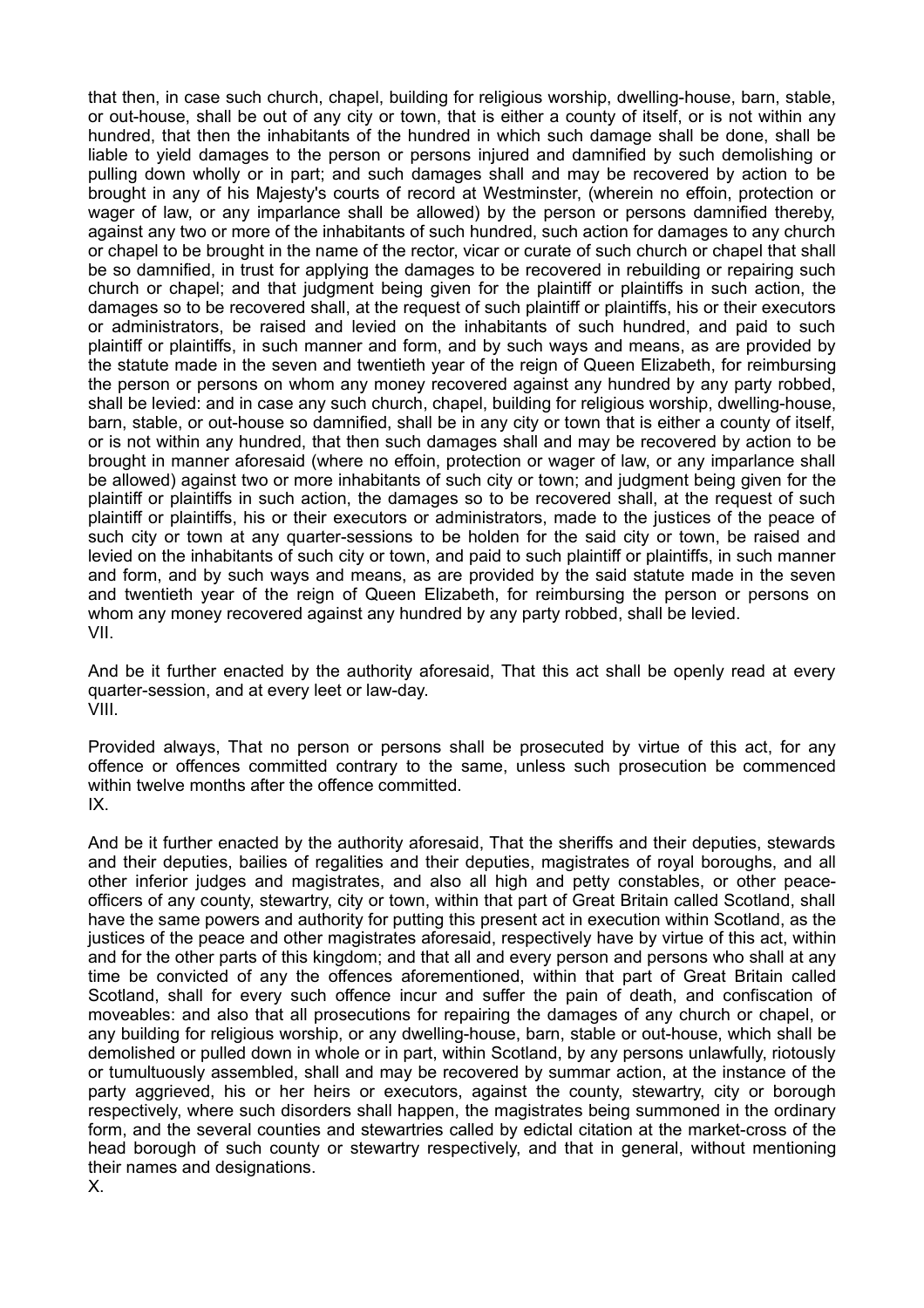Provided, and it is hereby declared, That this act shall extend to all places for religious worship, in that part of Great Britain called Scotland, which are tolerated by law, and where his majesty King George, the prince and princess of Wales, and their issue, are prayed for in express words.

End of the Project Gutenberg EBook of The Riot Act, by British Parliament

\*\*\* END OF THE PROJECT GUTENBERG EBOOK THE RIOT ACT \*\*\*

This file should be named rtact10h.htm or rtact10h.zip Corrected EDITIONS of our eBooks get a new NUMBER, rtact11h.htm VERSIONS based on separate sources get new LETTER, rtact10ah.htm

Produced by Jonathan Walther.

Project Gutenberg eBooks are often created from several printed editions, all of which are confirmed as Public Domain in the US unless a copyright notice is included. Thus, we usually do not keep eBooks in compliance with any particular paper edition.

We are now trying to release all our eBooks one year in advance of the official release dates, leaving time for better editing. Please be encouraged to tell us about any error or corrections, even years after the official publication date.

Please note neither this listing nor its contents are final til midnight of the last day of the month of any such announcement. The official release date of all Project Gutenberg eBooks is at Midnight, Central Time, of the last day of the stated month. A preliminary version may often be posted for suggestion, comment and editing by those who wish to do so.

Most people start at our Web sites at: http://gutenberg.net or http://promo.net/pg

These Web sites include award-winning information about Project Gutenberg, including how to donate, how to help produce our new eBooks, and how to subscribe to our email newsletter (free!).

Those of you who want to download any eBook before announcement can get to them as follows, and just download by date. This is also a good way to get them instantly upon announcement, as the indexes our cataloguers produce obviously take a while after an announcement goes out in the Project Gutenberg Newsletter.

http://www.ibiblio.org/gutenberg/etext03 or ftp://ftp.ibiblio.org/pub/docs/books/gutenberg/etext03

Or /etext02, 01, 00, 99, 98, 97, 96, 95, 94, 93, 92, 92, 91 or 90

Just search by the first five letters of the filename you want, as it appears in our Newsletters.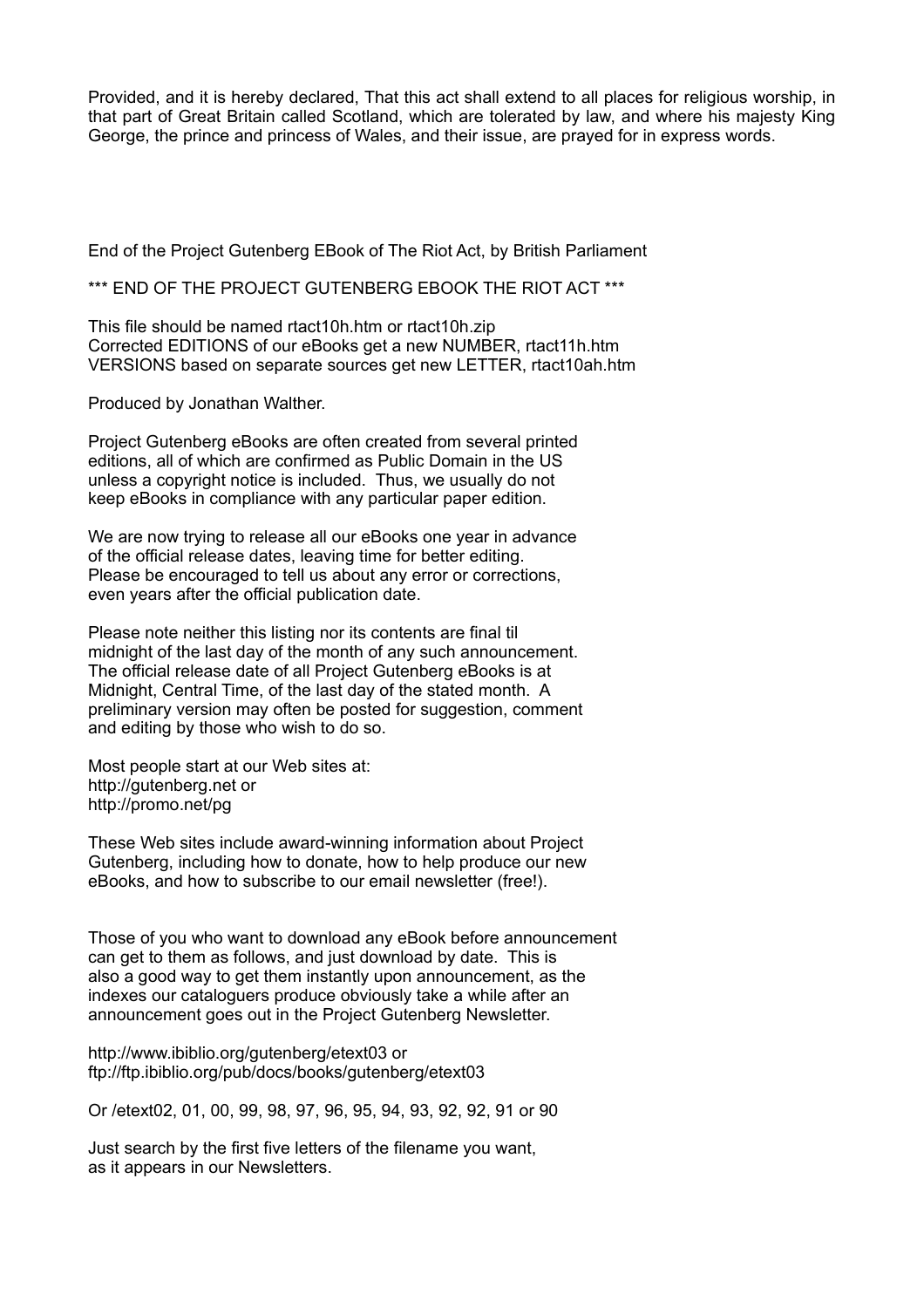Information about Project Gutenberg (one page)

We produce about two million dollars for each hour we work. The time it takes us, a rather conservative estimate, is fifty hours to get any eBook selected, entered, proofread, edited, copyright searched and analyzed, the copyright letters written, etc. Our projected audience is one hundred million readers. If the value per text is nominally estimated at one dollar then we produce \$2 million dollars per hour in 2002 as we release over 100 new text files per month: 1240 more eBooks in 2001 for a total of 4000+ We are already on our way to trying for 2000 more eBooks in 2002 If they reach just 1-2% of the world's population then the total will reach over half a trillion eBooks given away by year's end.

The Goal of Project Gutenberg is to Give Away 1 Trillion eBooks! This is ten thousand titles each to one hundred million readers, which is only about 4% of the present number of computer users.

Here is the briefest record of our progress (\* means estimated):

eBooks Year Month

 1971 July 1991 January 1994 January 1997 August 1998 October 1999 December 2000 December 2001 November 2001 October/November 2002 December\* 2003 November\* 2004 January\*

The Project Gutenberg Literary Archive Foundation has been created to secure a future for Project Gutenberg into the next millennium.

We need your donations more than ever!

As of February, 2002, contributions are being solicited from people and organizations in: Alabama, Alaska, Arkansas, Connecticut, Delaware, District of Columbia, Florida, Georgia, Hawaii, Illinois, Indiana, Iowa, Kansas, Kentucky, Louisiana, Maine, Massachusetts, Michigan, Mississippi, Missouri, Montana, Nebraska, Nevada, New Hampshire, New Jersey, New Mexico, New York, North Carolina, Ohio, Oklahoma, Oregon, Pennsylvania, Rhode Island, South Carolina, South Dakota, Tennessee, Texas, Utah, Vermont, Virginia, Washington, West Virginia, Wisconsin, and Wyoming.

We have filed in all 50 states now, but these are the only ones that have responded.

As the requirements for other states are met, additions to this list will be made and fund raising will begin in the additional states. Please feel free to ask to check the status of your state.

In answer to various questions we have received on this: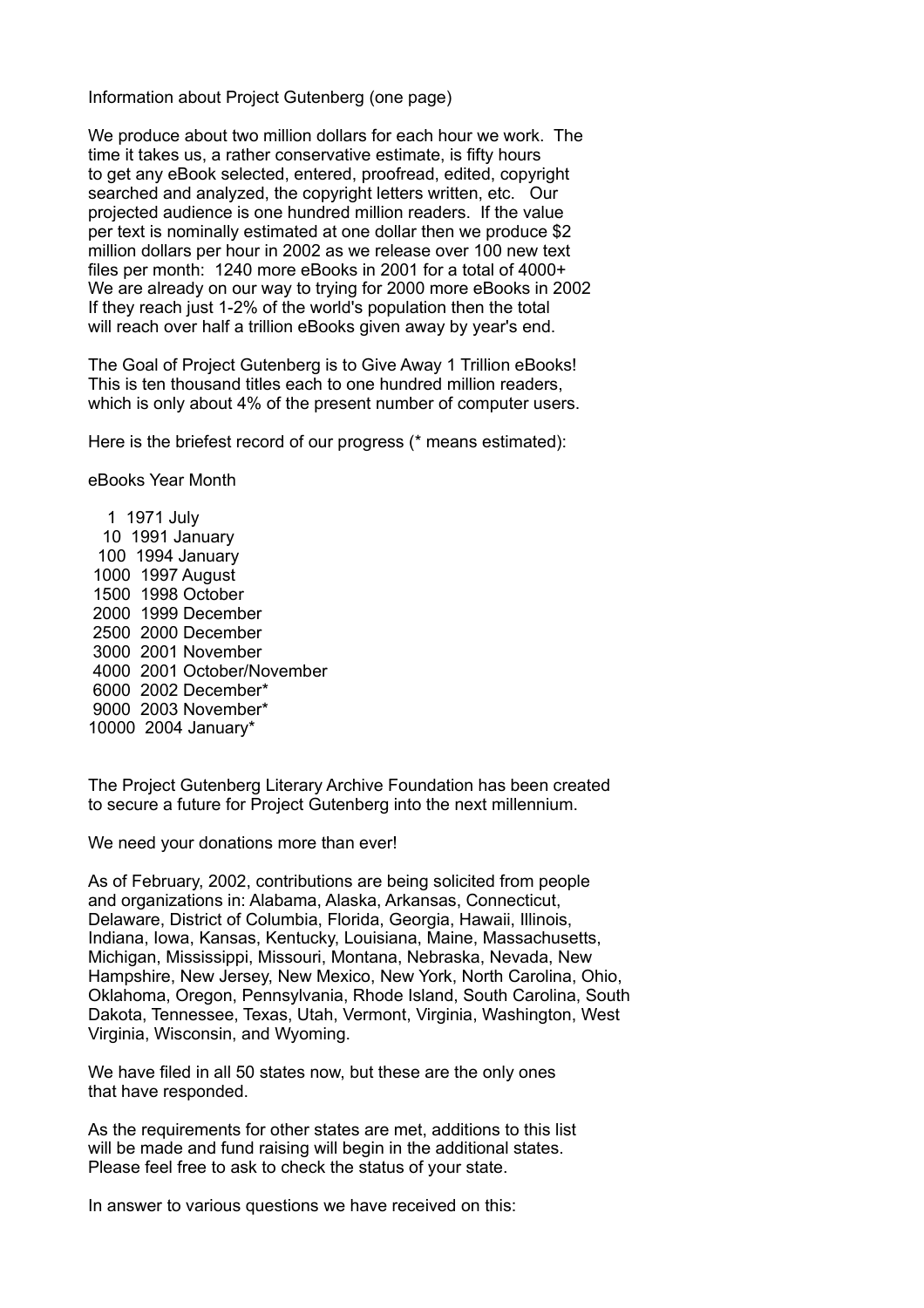We are constantly working on finishing the paperwork to legally request donations in all 50 states. If your state is not listed and you would like to know if we have added it since the list you have, just ask.

While we cannot solicit donations from people in states where we are not yet registered, we know of no prohibition against accepting donations from donors in these states who approach us with an offer to donate.

International donations are accepted, but we don't know ANYTHING about how to make them tax-deductible, or even if they CAN be made deductible, and don't have the staff to handle it even if there are ways.

Donations by check or money order may be sent to:

Project Gutenberg Literary Archive Foundation PMB 113 1739 University Ave. Oxford, MS 38655-4109

Contact us if you want to arrange for a wire transfer or payment method other than by check or money order.

The Project Gutenberg Literary Archive Foundation has been approved by the US Internal Revenue Service as a 501(c)(3) organization with EIN [Employee Identification Number] 64-622154. Donations are tax-deductible to the maximum extent permitted by law. As fund-raising requirements for other states are met, additions to this list will be made and fund-raising will begin in the additional states.

We need your donations more than ever!

You can get up to date donation information online at:

http://www.gutenberg.net/donation.html

\*\*\*

If you can't reach Project Gutenberg, you can always email directly to:

Michael S. Hart hart@pobox.com

Prof. Hart will answer or forward your message.

We would prefer to send you information by email.

\*\*The Legal Small Print\*\*

(Three Pages)

\*\*\*START\*\*THE SMALL PRINT!\*\*FOR PUBLIC DOMAIN EBOOKS\*\*START\*\*\* Why is this "Small Print!" statement here? You know: lawyers.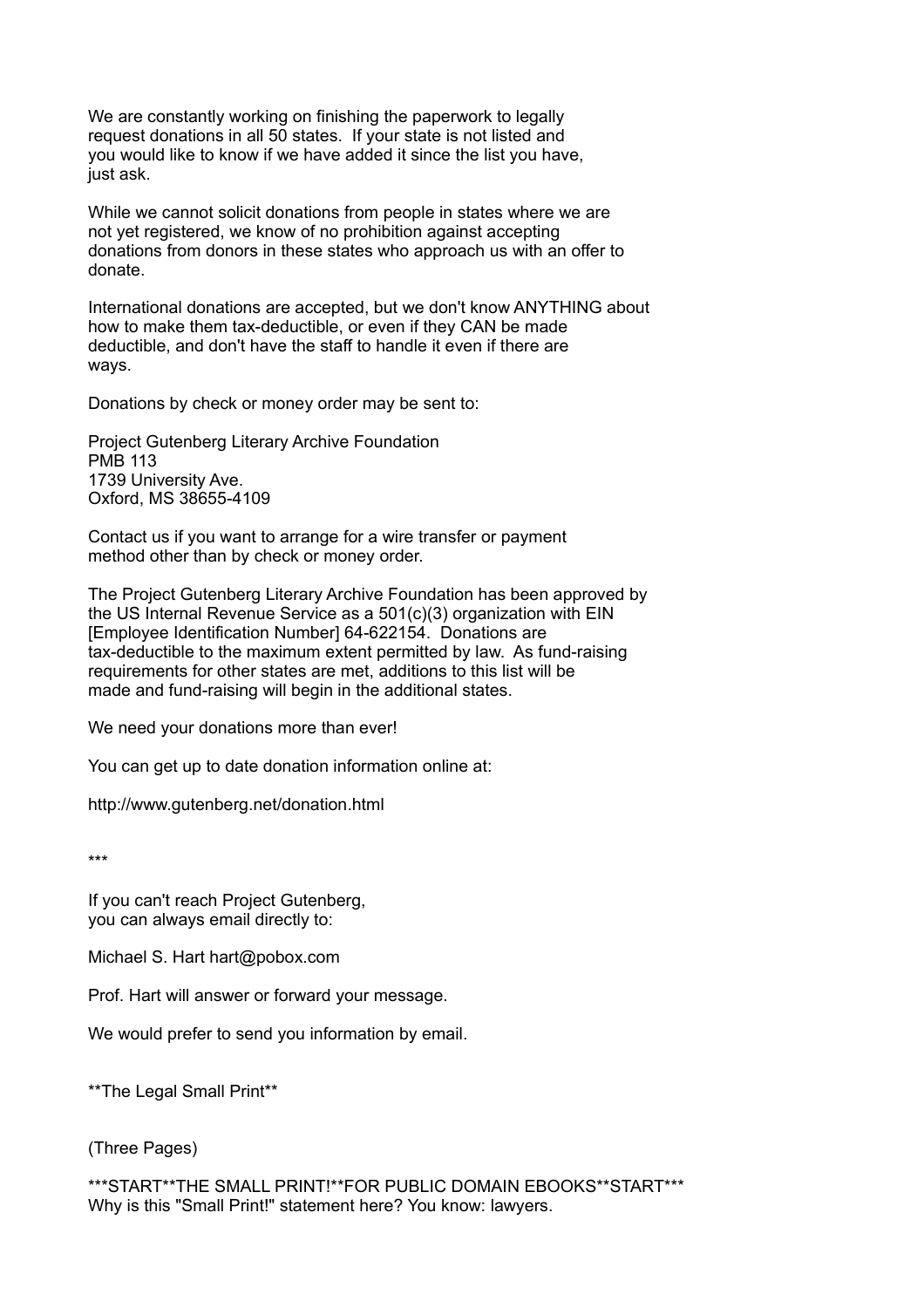They tell us you might sue us if there is something wrong with your copy of this eBook, even if you got it for free from someone other than us, and even if what's wrong is not our fault. So, among other things, this "Small Print!" statement disclaims most of our liability to you. It also tells you how you may distribute copies of this eBook if you want to.

#### \*BEFORE!\* YOU USE OR READ THIS EBOOK

By using or reading any part of this PROJECT GUTENBERG-tm eBook, you indicate that you understand, agree to and accept this "Small Print!" statement. If you do not, you can receive a refund of the money (if any) you paid for this eBook by sending a request within 30 days of receiving it to the person you got it from. If you received this eBook on a physical medium (such as a disk), you must return it with your request.

#### ABOUT PROJECT GUTENBERG-TM EBOOKS

This PROJECT GUTENBERG-tm eBook, like most PROJECT GUTENBERG-tm eBooks, is a "public domain" work distributed by Professor Michael S. Hart through the Project Gutenberg Association (the "Project"). Among other things, this means that no one owns a United States copyright on or for this work, so the Project (and you!) can copy and distribute it in the United States without permission and without paying copyright royalties. Special rules, set forth below, apply if you wish to copy and distribute this eBook under the "PROJECT GUTENBERG" trademark.

Please do not use the "PROJECT GUTENBERG" trademark to market any commercial products without permission.

To create these eBooks, the Project expends considerable efforts to identify, transcribe and proofread public domain works. Despite these efforts, the Project's eBooks and any medium they may be on may contain "Defects". Among other things, Defects may take the form of incomplete, inaccurate or corrupt data, transcription errors, a copyright or other intellectual property infringement, a defective or damaged disk or other eBook medium, a computer virus, or computer codes that damage or cannot be read by your equipment.

### LIMITED WARRANTY; DISCLAIMER OF DAMAGES

But for the "Right of Replacement or Refund" described below, [1] Michael Hart and the Foundation (and any other party you may receive this eBook from as a PROJECT GUTENBERG-tm eBook) disclaims all liability to you for damages, costs and expenses, including legal fees, and [2] YOU HAVE NO REMEDIES FOR NEGLIGENCE OR UNDER STRICT LIABILITY, OR FOR BREACH OF WARRANTY OR CONTRACT, INCLUDING BUT NOT LIMITED TO INDIRECT, CONSEQUENTIAL, PUNITIVE OR INCIDENTAL DAMAGES, EVEN IF YOU GIVE NOTICE OF THE POSSIBILITY OF SUCH DAMAGES.

If you discover a Defect in this eBook within 90 days of receiving it, you can receive a refund of the money (if any) you paid for it by sending an explanatory note within that time to the person you received it from. If you received it on a physical medium, you must return it with your note, and such person may choose to alternatively give you a replacement copy. If you received it electronically, such person may choose to alternatively give you a second opportunity to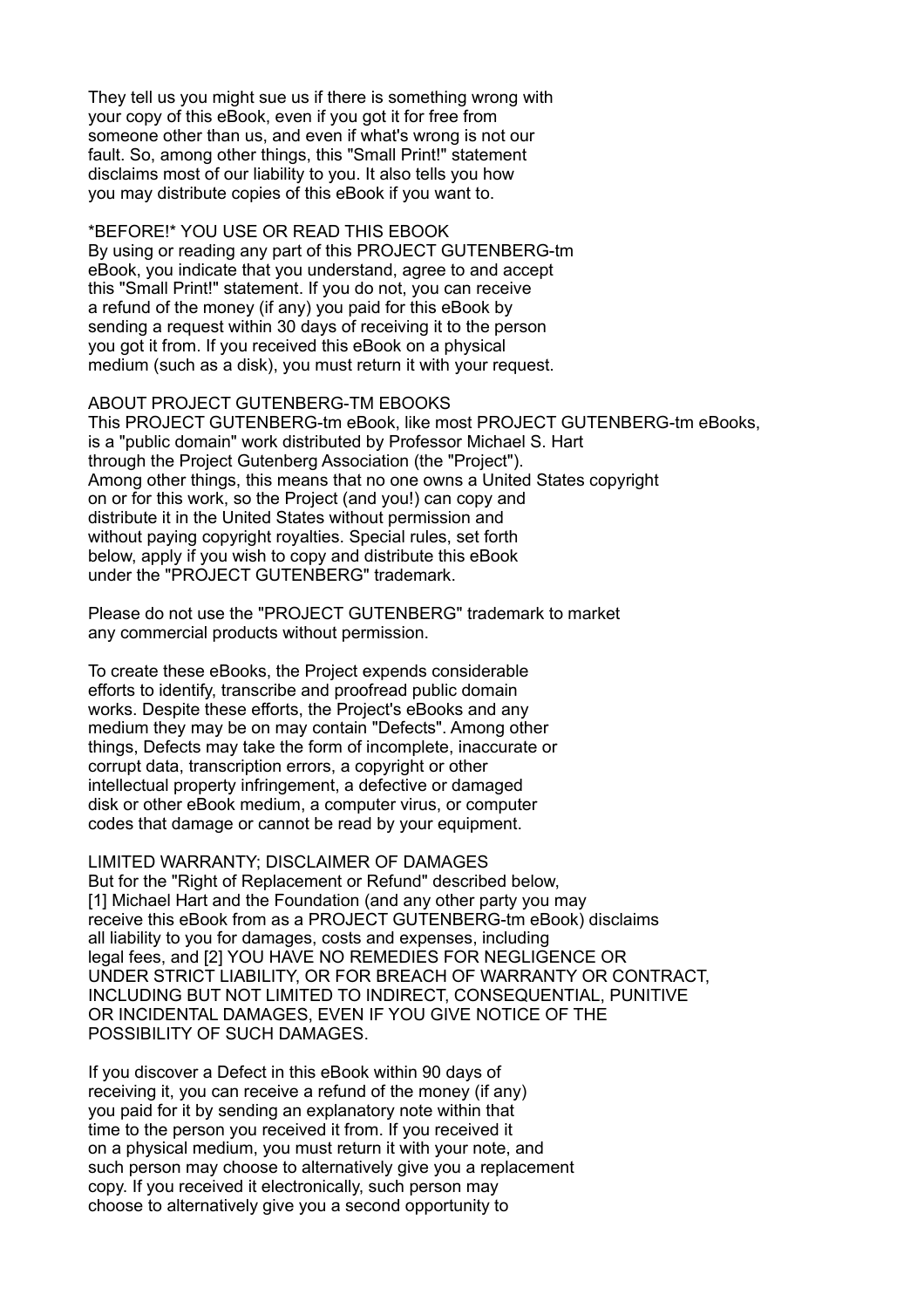#### receive it electronically.

THIS EBOOK IS OTHERWISE PROVIDED TO YOU "AS-IS". NO OTHER WARRANTIES OF ANY KIND, EXPRESS OR IMPLIED, ARE MADE TO YOU AS TO THE EBOOK OR ANY MEDIUM IT MAY BE ON, INCLUDING BUT NOT LIMITED TO WARRANTIES OF MERCHANTABILITY OR FITNESS FOR A PARTICULAR PURPOSE.

Some states do not allow disclaimers of implied warranties or the exclusion or limitation of consequential damages, so the above disclaimers and exclusions may not apply to you, and you may have other legal rights.

#### INDEMNITY

You will indemnify and hold Michael Hart, the Foundation, and its trustees and agents, and any volunteers associated with the production and distribution of Project Gutenberg-tm texts harmless, from all liability, cost and expense, including legal fees, that arise directly or indirectly from any of the following that you do or cause: [1] distribution of this eBook, [2] alteration, modification, or addition to the eBook, or [3] any Defect.

DISTRIBUTION UNDER "PROJECT GUTENBERG-tm" You may distribute copies of this eBook electronically, or by disk, book or any other medium if you either delete this "Small Print!" and all other references to Project Gutenberg, or:

- [1] Only give exact copies of it. Among other things, this requires that you do not remove, alter or modify the eBook or this "small print!" statement. You may however, if you wish, distribute this eBook in machine readable binary, compressed, mark-up, or proprietary form, including any form resulting from conversion by word processing or hypertext software, but only so long as \*EITHER\*:
	- [\*] The eBook, when displayed, is clearly readable, and does \*not\* contain characters other than those intended by the author of the work, although tilde (~), asterisk (\*) and underline (\_) characters may be used to convey punctuation intended by the author, and additional characters may be used to indicate hypertext links; OR
	- [\*] The eBook may be readily converted by the reader at no expense into plain ASCII, EBCDIC or equivalent form by the program that displays the eBook (as is the case, for instance, with most word processors); OR
	- [\*] You provide, or agree to also provide on request at no additional cost, fee or expense, a copy of the eBook in its original plain ASCII form (or in EBCDIC or other equivalent proprietary form).
- [2] Honor the eBook refund and replacement provisions of this "Small Print!" statement.